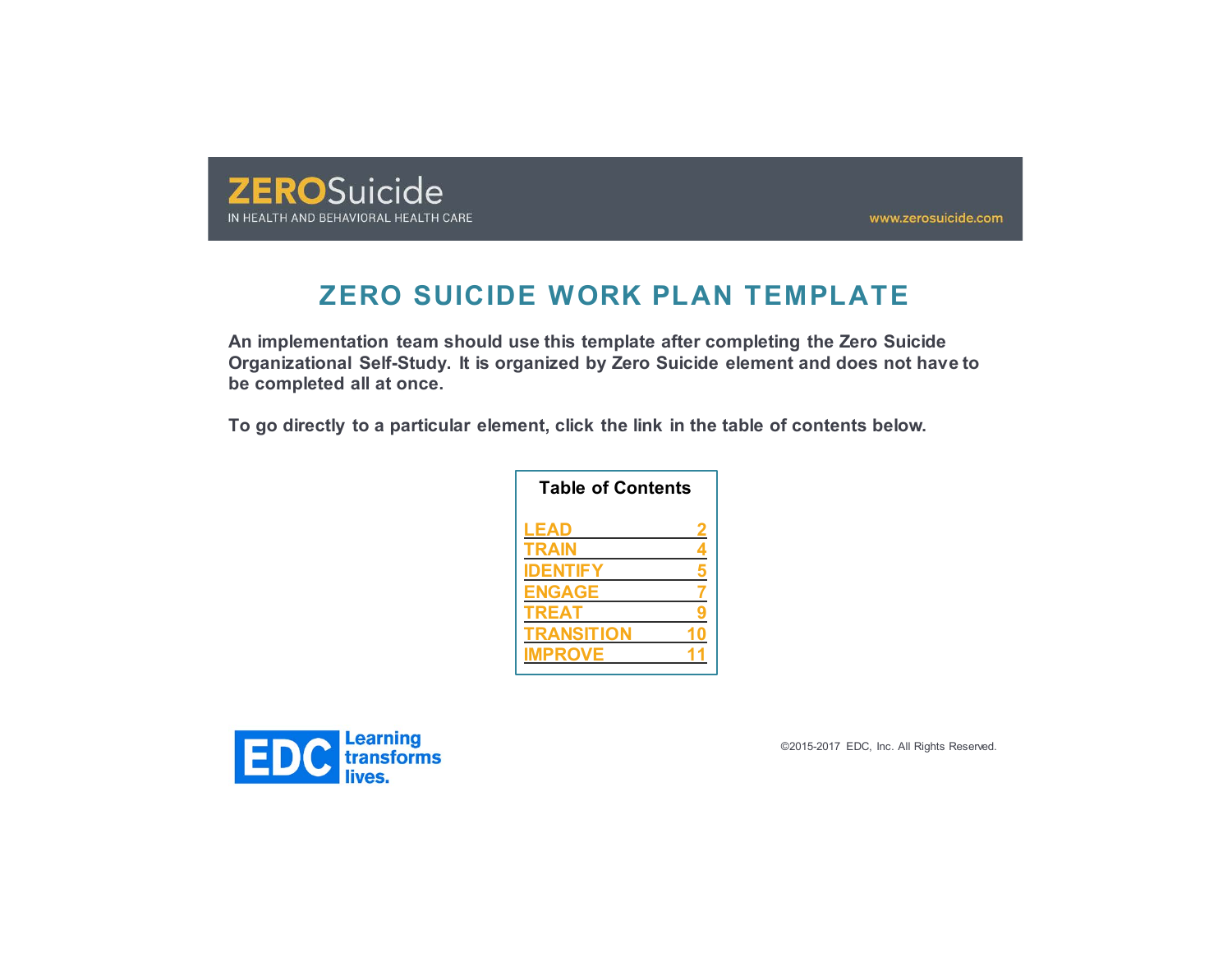IN HEALTH AND BEHAVIORAL HEALTH CARE

www.zerosuicide.com

| <b>LEAD</b>                                                                                                               |                |                |                         |                |                      |                    |
|---------------------------------------------------------------------------------------------------------------------------|----------------|----------------|-------------------------|----------------|----------------------|--------------------|
| >> Create a leadership-driven, safety-oriented culture committed to dramatically                                          |                |                | <b>Timeline: Year 1</b> |                |                      | <b>Staff</b>       |
| reducing suicide among people under care. Include suicide attempt and loss<br>survivors in leadership and planning roles. | Q <sub>1</sub> | Q <sub>2</sub> | O <sub>3</sub>          | Q <sub>4</sub> | <b>Beyond Year 1</b> | <b>Responsible</b> |
| Establish an implementation team. Clearly define tasks and roles of team members.                                         |                |                |                         |                |                      |                    |
| Announce Zero Suicide philosophy to staff and establish ongoing communication about<br>initiative.                        |                |                |                         |                |                      |                    |
| Consider ways to link Zero Suicide to other initiatives (e.g., trauma-informed care,<br>substance abuse).                 |                |                |                         |                |                      |                    |
| Train management on new initiative (e.g., develop PowerPoint presentation for staff<br>trainings).                        |                |                |                         |                |                      |                    |
| Present Zero Suicide to the board, where applicable.                                                                      |                |                |                         |                |                      |                    |
| Establish budget to implement Zero Suicide (e.g., to purchase screeners, conduct<br>training).                            |                |                |                         |                |                      |                    |

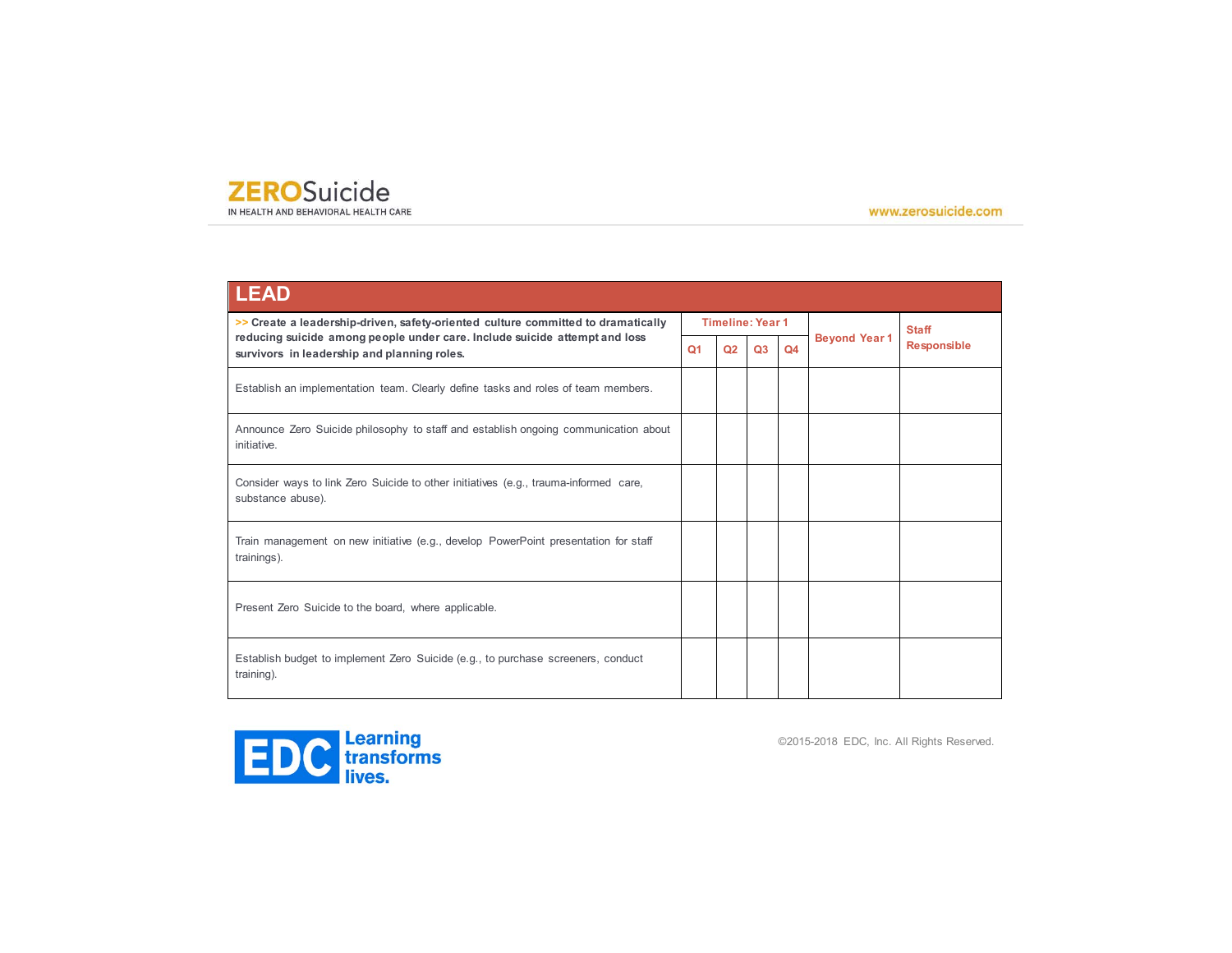#### **ZEROSuicide** IN HEALTH AND BEHAVIORAL HEALTH CARE

www.zerosuicide.com

| Review agency policies to determine what new policies need to be developed.                                      |  |  |  |
|------------------------------------------------------------------------------------------------------------------|--|--|--|
| Ensure policies and procedures include review of adverse outcomes related to suicide.                            |  |  |  |
| Ensure policies and procedures include support for staff who have experienced the<br>suicide death of a patient. |  |  |  |
| Involve suicide attempt and loss survivors in leadership and planning roles.                                     |  |  |  |
| Design an evaluation plan to assess impact.                                                                      |  |  |  |
| Ensure patient safety is addressed within the hospital environment (e.g., breakaway<br>rods, door alarms).       |  |  |  |
|                                                                                                                  |  |  |  |

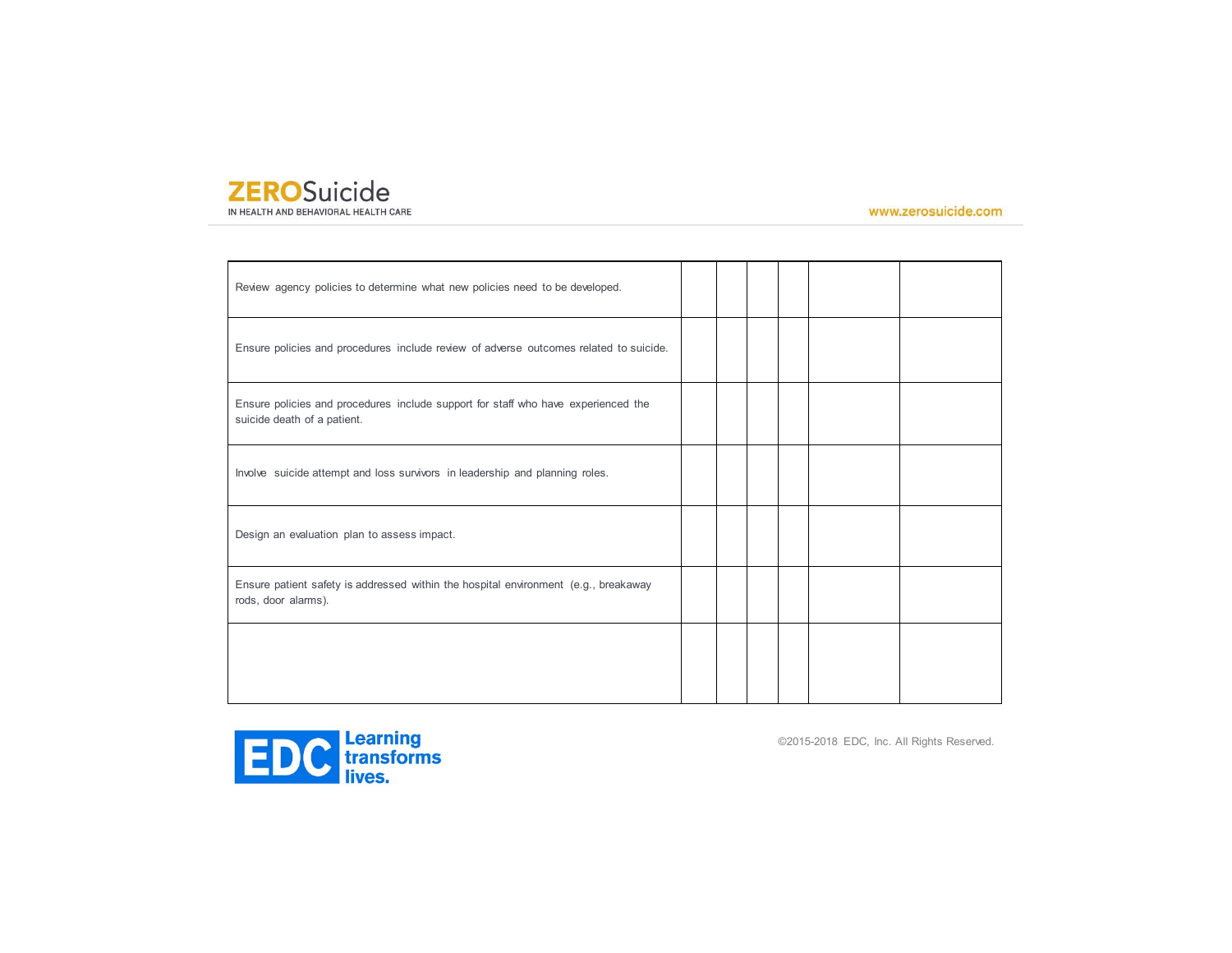IN HEALTH AND BEHAVIORAL HEALTH CARE

www.zerosuicide.com

| <b>TRAIN</b>                                                                                                                                                                                                                                                                                                                                    |    |                         |    |                |                      |                    |
|-------------------------------------------------------------------------------------------------------------------------------------------------------------------------------------------------------------------------------------------------------------------------------------------------------------------------------------------------|----|-------------------------|----|----------------|----------------------|--------------------|
| >> Develop a competent, confident, and caring workforce.                                                                                                                                                                                                                                                                                        |    | <b>Timeline: Year 1</b> |    |                | <b>Beyond Year 1</b> | <b>Staff</b>       |
|                                                                                                                                                                                                                                                                                                                                                 | Q1 | Q <sub>2</sub>          | Q3 | Q <sub>4</sub> |                      | <b>Responsible</b> |
| Train staff on Zero Suicide philosophy and organization's program and expectations.                                                                                                                                                                                                                                                             |    |                         |    |                |                      |                    |
| Assess workforce for skills and confidence in providing suicide care.                                                                                                                                                                                                                                                                           |    |                         |    |                |                      |                    |
| Provide research-informed training on suicide risk for all staff.                                                                                                                                                                                                                                                                               |    |                         |    |                |                      |                    |
| Provide research-informed training for suicide care and treatment to clinical staff.                                                                                                                                                                                                                                                            |    |                         |    |                |                      |                    |
| Repeat training and reassess skills periodically.                                                                                                                                                                                                                                                                                               |    |                         |    |                |                      |                    |
| Provide training tailored to staff weaknesses as identified in workforce survey.                                                                                                                                                                                                                                                                |    |                         |    |                |                      |                    |
| As a minimum, provide clinical staff with training that centers on information, skills, and<br>confidence in gathering the right information to develop and write a risk formulation in<br>the patient record and to communicate it to the patient and their support system. Use a<br>standard risk formulation format across the organization. |    |                         |    |                |                      |                    |
|                                                                                                                                                                                                                                                                                                                                                 |    |                         |    |                |                      |                    |

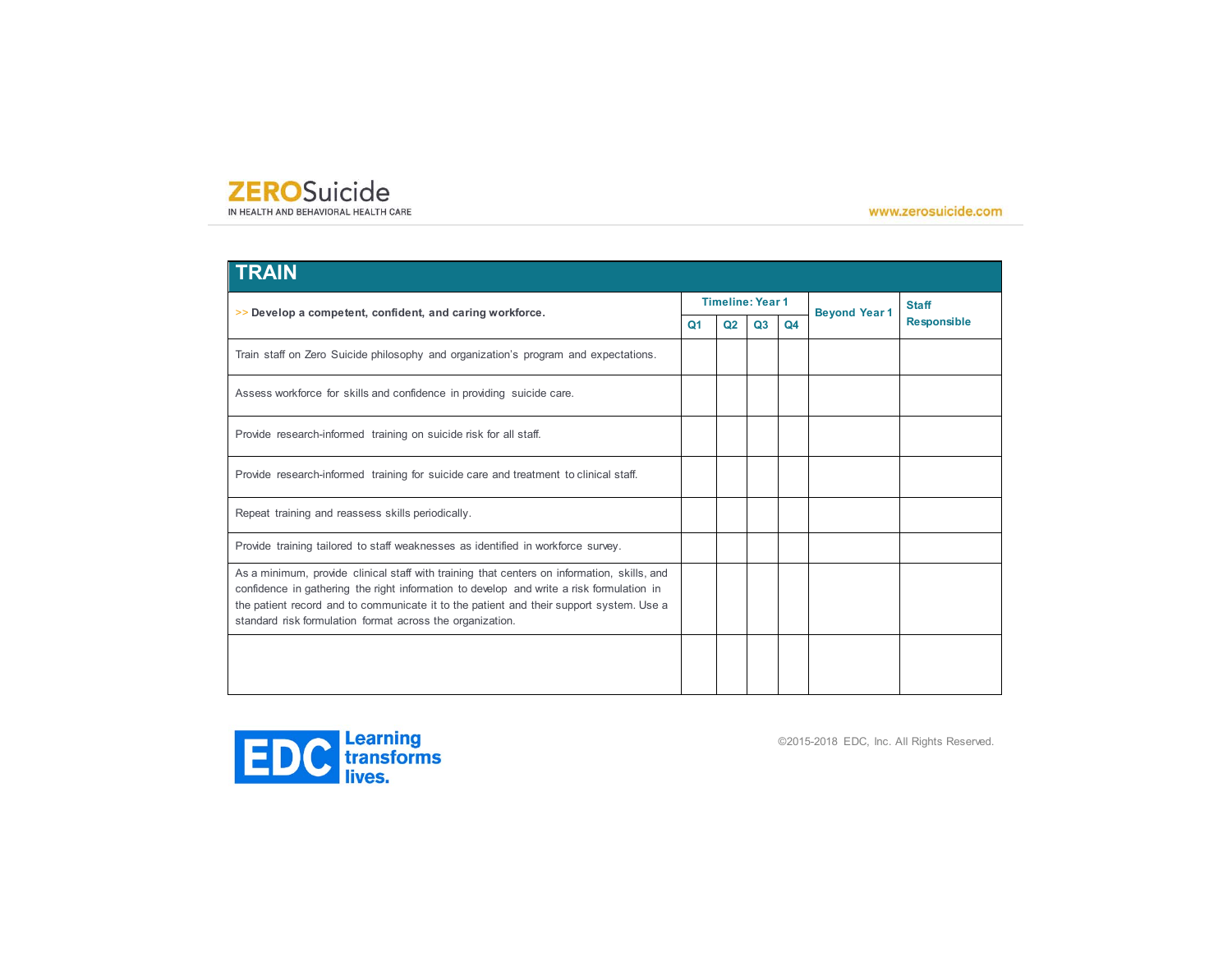IN HEALTH AND BEHAVIORAL HEALTH CARE

www.zerosuicide.com

| <b>IDENTIFY &gt;&gt; Screening</b>                                                   |                |                         |                |                |                      |                    |
|--------------------------------------------------------------------------------------|----------------|-------------------------|----------------|----------------|----------------------|--------------------|
| >> Systematically identify and assess suicide risk among people receiving care.      |                | <b>Timeline: Year 1</b> |                |                | <b>Beyond Year 1</b> | <b>Staff</b>       |
|                                                                                      | Q <sub>1</sub> | Q <sub>2</sub>          | Q <sub>3</sub> | Q <sub>4</sub> |                      | <b>Responsible</b> |
| Ensure policies and procedures describe when patients are screened for suicide risk. |                |                         |                |                |                      |                    |
| Ensure a valid and reliable screening measure is used by appropriate staff.          |                |                         |                |                |                      |                    |
| Routinely document suicide risk screenings.                                          |                |                         |                |                |                      |                    |
| Train staff on suicide screening.                                                    |                |                         |                |                |                      |                    |
| Outline frequency of screening and assessment.                                       |                |                         |                |                |                      |                    |
| Establish workflows on screening and identification processes.                       |                |                         |                |                |                      |                    |
|                                                                                      |                |                         |                |                |                      |                    |
|                                                                                      |                |                         |                |                |                      |                    |
|                                                                                      |                |                         |                |                |                      |                    |
|                                                                                      |                |                         |                |                |                      |                    |
|                                                                                      |                |                         |                |                |                      |                    |

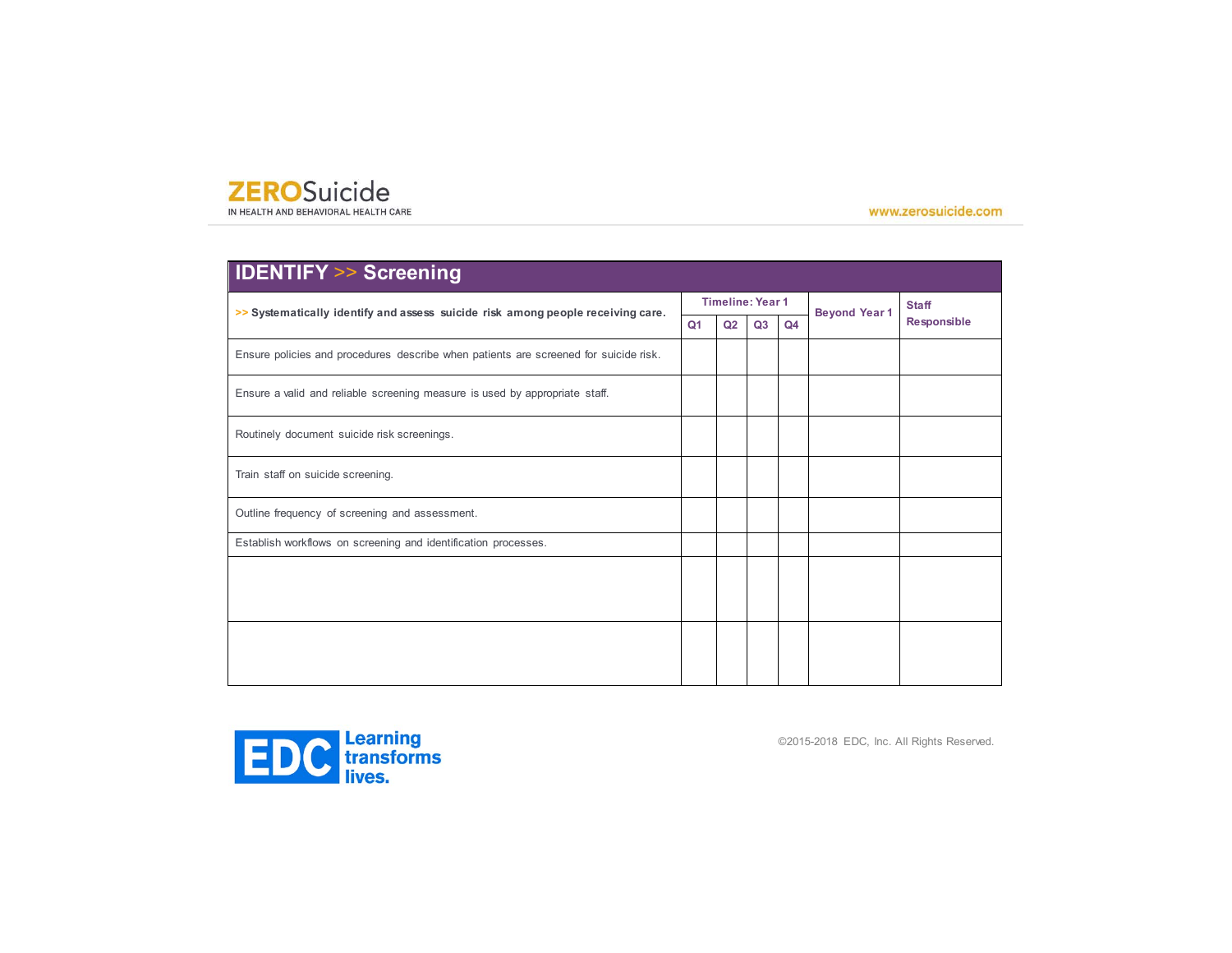IN HEALTH AND BEHAVIORAL HEALTH CARE

www.zerosuicide.com

| >> Systematically identify and assess suicide risk among people receiving care.                                                                                                                                                                                                                                                                                                                                                                                                                                                                         |                |                | <b>Timeline: Year 1</b> |    | <b>Beyond Year 1</b> | <b>Staff</b>       |
|---------------------------------------------------------------------------------------------------------------------------------------------------------------------------------------------------------------------------------------------------------------------------------------------------------------------------------------------------------------------------------------------------------------------------------------------------------------------------------------------------------------------------------------------------------|----------------|----------------|-------------------------|----|----------------------|--------------------|
|                                                                                                                                                                                                                                                                                                                                                                                                                                                                                                                                                         | Q <sub>1</sub> | Q <sub>2</sub> | Q <sub>3</sub>          | Q4 |                      | <b>Responsible</b> |
| Ensure facility has a written policy and procedure stating suicide risk assessment is<br>completed during the same visit whenever a patient screens positive for suicide risk.                                                                                                                                                                                                                                                                                                                                                                          |                |                |                         |    |                      |                    |
| Ensure facility has a written policy and procedure stating patients are provided timely<br>access to clinically trained staff after screening positive for suicide risk.                                                                                                                                                                                                                                                                                                                                                                                |                |                |                         |    |                      |                    |
| Ensure all staff use a standardized assessment and risk formulation protocol.                                                                                                                                                                                                                                                                                                                                                                                                                                                                           |                |                |                         |    |                      |                    |
| Provide all clinical staff with formal training on risk assessment and formulation.                                                                                                                                                                                                                                                                                                                                                                                                                                                                     |                |                |                         |    |                      |                    |
| Have a mechanism in place to alert all staff providing patient care about suicide risk.                                                                                                                                                                                                                                                                                                                                                                                                                                                                 |                |                |                         |    |                      |                    |
| Ensure staff understand that information from <i>screening</i> (past and present suicide<br>ideation and behavior) is insufficient to formulate risk and inform treatment. Instruct staff<br>to collect the following additional information to inform risk formulation:<br>Long-term risk factors<br>$\rightarrow$<br>Impulsivity/Self-control, including substance abuse<br>$\rightarrow$<br>Identifiable stressors and precipitants<br>$\mathcal{P}$<br>Clinical presentation/Dynamic factors<br>$\rightarrow$<br>Patient engagement and reliability |                |                |                         |    |                      |                    |

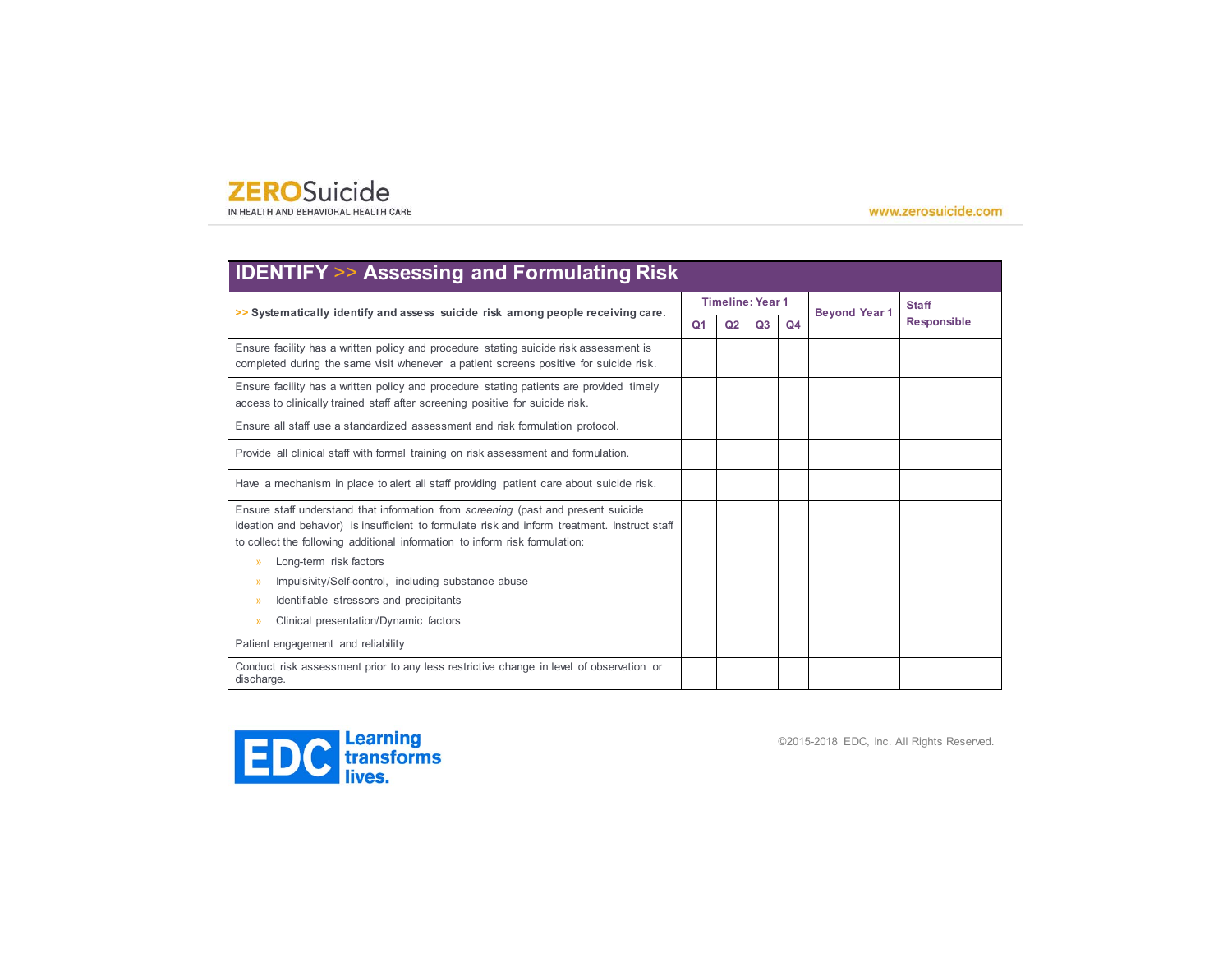IN HEALTH AND BEHAVIORAL HEALTH CARE

www.zerosuicide.com

| <b>ENGAGE &gt;&gt; Suicide Care Management Plan</b>                                                                                                                                                                               |           |                         |    |                |                      |                    |
|-----------------------------------------------------------------------------------------------------------------------------------------------------------------------------------------------------------------------------------|-----------|-------------------------|----|----------------|----------------------|--------------------|
| >> Ensure every person has a suicide care management plan, or pathway to care,                                                                                                                                                    |           | <b>Timeline: Year 1</b> |    |                | <b>Beyond Year 1</b> | <b>Staff</b>       |
| that is both timely and adequate to meet patient needs.                                                                                                                                                                           | <b>Q1</b> | Q2                      | Q3 | Q <sub>4</sub> |                      | <b>Responsible</b> |
| Place individuals at risk for suicide on a suicide care management plan.                                                                                                                                                          |           |                         |    |                |                      |                    |
| Develop clear protocols for indicating that a patient is no longer considered suicidal.                                                                                                                                           |           |                         |    |                |                      |                    |
| Ensure documentation used by all staff reflects patient status.                                                                                                                                                                   |           |                         |    |                |                      |                    |
| Establish outreach protocol for missed appointments.                                                                                                                                                                              |           |                         |    |                |                      |                    |
| Hold regular team meetings to discuss patients at risk.                                                                                                                                                                           |           |                         |    |                |                      |                    |
| Coordinate care among all providers for patients on a suicide care management plan.                                                                                                                                               |           |                         |    |                |                      |                    |
| Provide alternatives for urgent care (e.g., attempt survivor support groups, drop-in<br>visits).                                                                                                                                  |           |                         |    |                |                      |                    |
| Use a thorough risk formulation to determine management and treatment strategies for<br>each patient's care management plan.                                                                                                      |           |                         |    |                |                      |                    |
| Update risk formulation on a regular schedule and whenever any aspect of the patient's<br>presentation changes. Include description of the patient's risk status and risk state, plus<br>coping resources and potential triggers. |           |                         |    |                |                      |                    |
|                                                                                                                                                                                                                                   |           |                         |    |                |                      |                    |

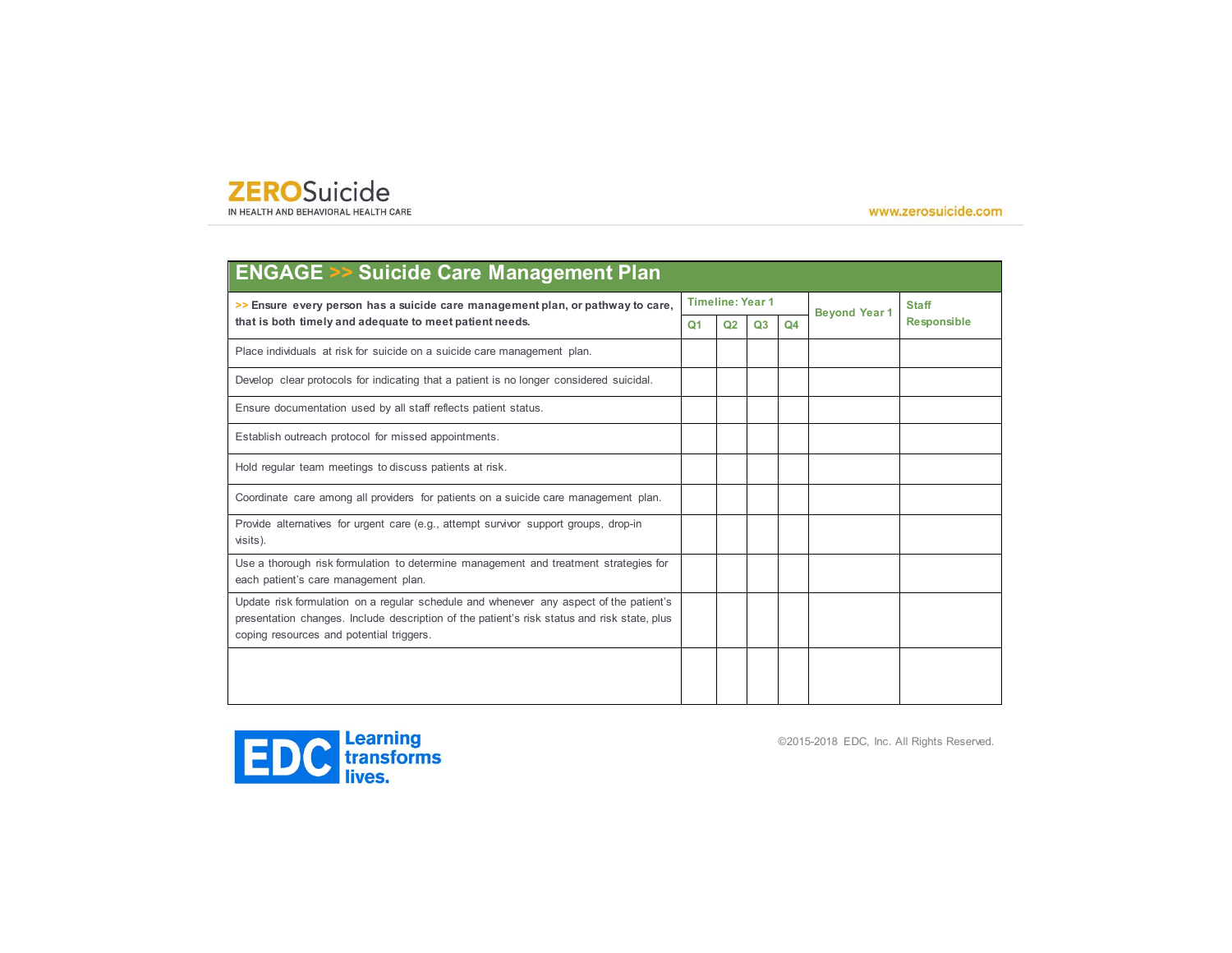IN HEALTH AND BEHAVIORAL HEALTH CARE

www.zerosuicide.com

| <b>ENGAGE &gt;&gt; Collaborative Safety Planning and Restriction of Lethal Means</b>                                                      |                |                |                         |                |                      |                    |  |  |  |
|-------------------------------------------------------------------------------------------------------------------------------------------|----------------|----------------|-------------------------|----------------|----------------------|--------------------|--|--|--|
| >> Ensure every person has a suicide care management plan, or pathway to care,<br>that is both timely and adequate to meet patient needs. |                |                | <b>Timeline: Year 1</b> |                | <b>Beyond Year 1</b> | <b>Staff</b>       |  |  |  |
|                                                                                                                                           | Q <sub>1</sub> | Q <sub>2</sub> | Q <sub>3</sub>          | Q <sub>4</sub> |                      | <b>Responsible</b> |  |  |  |
| Include steps to reduce access to weapons or other potentially lethal means in facility's<br>suicide care policies.                       |                |                |                         |                |                      |                    |  |  |  |
| Actively, collaboratively, and routinely engage each patient in his or her own role in<br>recovery from suicide risk.                     |                |                |                         |                |                      |                    |  |  |  |
| Have all staff across the organization use the same safety planning template.                                                             |                |                |                         |                |                      |                    |  |  |  |
| Provide staff with formal training in safety planning, including reducing access to lethal<br>means. Hold periodic refreshers.            |                |                |                         |                |                      |                    |  |  |  |
| Actively engage family members or other identified support persons in role of patient<br>recovery, including lethal means reduction.      |                |                |                         |                |                      |                    |  |  |  |
| Train staff in how to engage family and other support persons in lethal means restriction<br>and safety planning.                         |                |                |                         |                |                      |                    |  |  |  |
|                                                                                                                                           |                |                |                         |                |                      |                    |  |  |  |

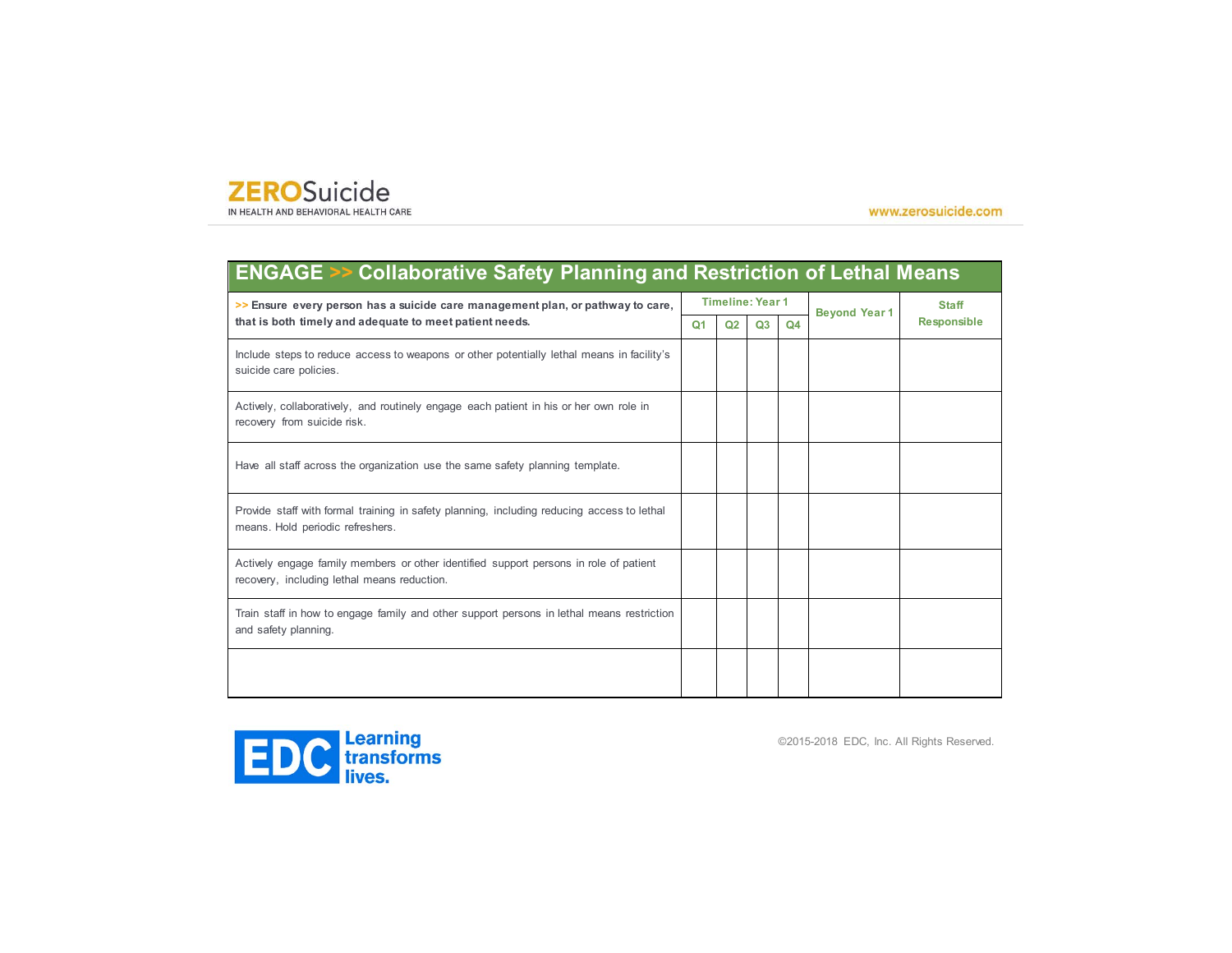IN HEALTH AND BEHAVIORAL HEALTH CARE

www.zerosuicide.com

| <b>TREAT</b>                                                                                                                                       |    |                         |    |    |                      |                    |
|----------------------------------------------------------------------------------------------------------------------------------------------------|----|-------------------------|----|----|----------------------|--------------------|
| >> Use effective, evidence-based treatments that directly target suicidality.                                                                      |    | <b>Timeline: Year 1</b> |    |    | <b>Beyond Year 1</b> | <b>Staff</b>       |
|                                                                                                                                                    | Q1 | Q2                      | Q3 | Q4 |                      | <b>Responsible</b> |
| When suicide concerns are present, ensure patient treatment plan explicitly focuses on<br>reducing suicidality and treating suicide risk directly. |    |                         |    |    |                      |                    |
| Assess fidelity to treatment and outcomes.                                                                                                         |    |                         |    |    |                      |                    |
| Develop policies for how to observe patients with suicidal concerns and train staff on<br>these policies.                                          |    |                         |    |    |                      |                    |
| Conduct routine checks on staff fidelity to the observation policy.                                                                                |    |                         |    |    |                      |                    |
|                                                                                                                                                    |    |                         |    |    |                      |                    |
|                                                                                                                                                    |    |                         |    |    |                      |                    |

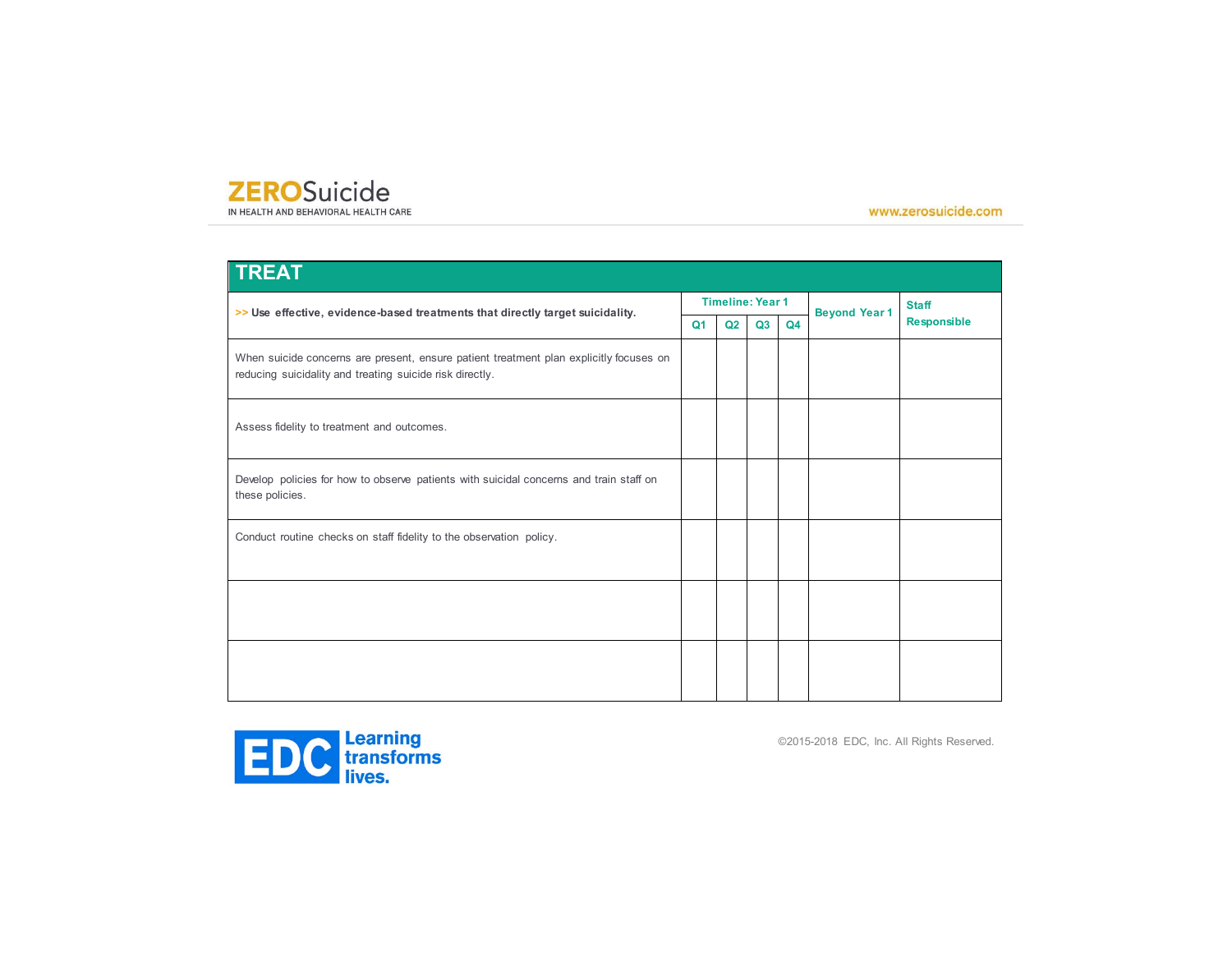IN HEALTH AND BEHAVIORAL HEALTH CARE

www.zerosuicide.com

| <b>TRANSITION</b>                                                                                                                                                                                                 |                |                |                         |                |                      |                    |
|-------------------------------------------------------------------------------------------------------------------------------------------------------------------------------------------------------------------|----------------|----------------|-------------------------|----------------|----------------------|--------------------|
| >> Provide continuous contact and support, especially after acute care.                                                                                                                                           |                |                | <b>Timeline: Year 1</b> |                | <b>Beyond Year 1</b> | <b>Staff</b>       |
|                                                                                                                                                                                                                   | Q <sub>1</sub> | Q <sub>2</sub> | Q <sub>3</sub>          | Q <sub>4</sub> |                      | <b>Responsible</b> |
| Establish engagement plan for patients who are hard to reach.                                                                                                                                                     |                |                |                         |                |                      |                    |
| Ensure facility has written policies, procedures, and/or contracts around safe hand-offs<br>from one level of suicide care to another level, both within the facility and with other<br>community-based agencies. |                |                |                         |                |                      |                    |
| Train staff on patient and family engagement and transitions in care.                                                                                                                                             |                |                |                         |                |                      |                    |
| Consistently use and document linking and bridging strategies and follow-up tools (e.g.,<br>caring letters, telehealth, text messages).                                                                           |                |                |                         |                |                      |                    |
|                                                                                                                                                                                                                   |                |                |                         |                |                      |                    |
|                                                                                                                                                                                                                   |                |                |                         |                |                      |                    |
|                                                                                                                                                                                                                   |                |                |                         |                |                      |                    |